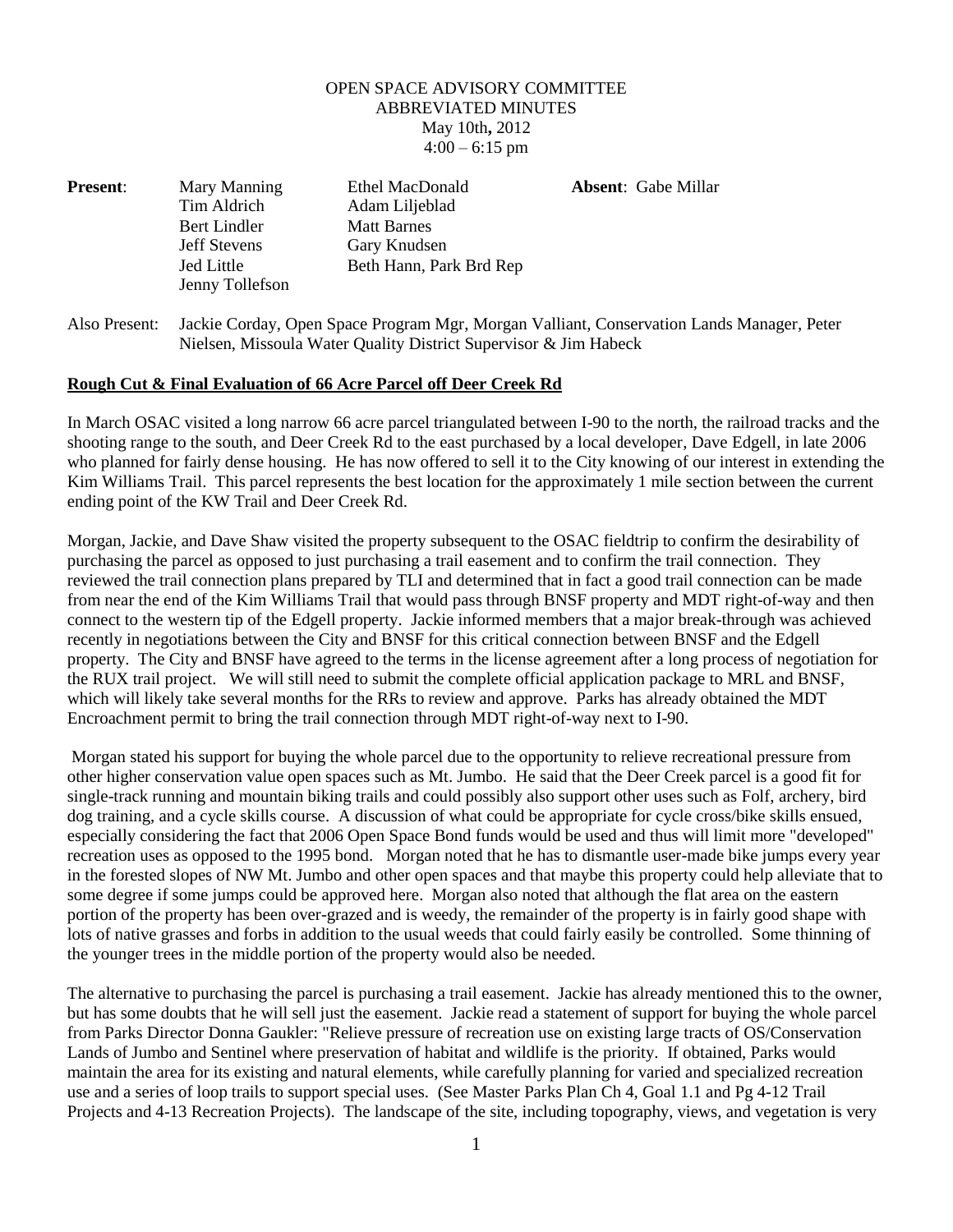conducive to several unmet needs in the community. Some of these needs include the following – cycle cross, archery, mountain bike skills/challenge course, natural surface running and walking trails and loop trails, disc golf, numerous dog related activities, and youth outdoor recreation and nature based play. It is very likely not all of these needs can be met by this parcel, but many can be accommodated with thoughtful planning."

Peter Nielsen with City/County Health Dept also voiced his strong support for acquiring the parcel, foremost for the KW Trail connection, but also for the other loop trail opportunities that it presents by acquiring the whole parcel as opposed to a straight and narrow trail easement along the south border. Peter said that the Health Department supports the trail extension and loop trail because both will promote increased physical activity and health in the community. He also said that the Milltown Redevelopment Working Group strongly supports the connection of the Kim Williams Trail to the new Milltown State Park. He reminded members that this parcel is within the Sewer Service Area and that it was specifically bought for fairly dense residential development.

Jim Habeck also spoke in favor of acquiring the whole parcel. He noted that its mix of old, young, and dead trees and open meadows provides a good mix of habitat for wildlife. He would rather see the whole parcel remain as open space with the mix of recreation uses mentioned than another housing development.

Jackie then went over the appraisal report completed in late April. The appraiser, Tom Stevens, assigned a value of \$760,000, or over \$11,000/acre, which Jackie stated she believed was way high for the property given the Jacobs 65 acre parcel kitty corner to the subject property appraised at \$300,000. She informed members that she felt \$450,000 was a reasonable justifiable offer for the property and then explained a couple ways she arrived at that figure. The Stevens appraisal used the Jacobs parcel as a comp, but stated that a huge upward adjustment was needed due to the impact of the many power line and gas line easements across the middle of the Jacobs parcel and because it is bisected by Deer Creek Road. Jackie showed members a detailed survey map of the Jacob's parcel which indicated approximately 8 acres being obsolete due to the power line easement (including the Yellowstone Pipeline easement) and about another 10 acres are greatly impacted by the road, shooting range, and narrow configuration. Subtracting those 18 acres out of the \$300,000 value brings the per acre price up to approximately \$6383/acre. Applying that per acre value to the Edgell parcel brings its comparative value to around \$415,000. In a conversation with the Jacob's appraiser, the impact of the road bisecting the parcel was noted as significant and that the Edgell parcel would be worth more just based upon that reason alone, but did not say how much as it is very subjective without comparable comps. Jackie also noted that the average of the two appraisals is \$530,000.

Based upon the user groups that could benefit from the purchase of this property, there are increased opportunities for financial partnerships beyond the usual ones. For example, Run Wild Missoula and a couple biking groups could possibly contribute in addition to FWP (RTP grant) and FVLT. Jackie said she would like to target using approximately 2/3s bond funds and 1/3 "other" funding. The proposed funding for the project would be as follows:

| 2006 O.S. Bond        | \$300,000 (but up to \$350,000 if other funding didn't come through or higher negotiated price)                     |
|-----------------------|---------------------------------------------------------------------------------------------------------------------|
| Run Wild Missoula     | \$50,000                                                                                                            |
| <b>FVLT</b>           | \$20,000                                                                                                            |
| Bike groups           | \$30,000                                                                                                            |
| <b>RTP</b> Grant      | \$35,000 (Jackie since found out that the 2012 cycle of grants won't be awarded the funds till                      |
|                       | next year, so we can apply for the money for trail building, but not the purchase since we'd like to close in 2012) |
| MRL                   | \$10,000 (these next 2 were added after taking out the RTP grant)                                                   |
| <b>Shooting Range</b> | \$10,000                                                                                                            |
| Other Fund raising    | \$30,000 (this number was doubled after taking out the RTP grant – it is likely the most                            |
| tenuous               | of them all since it will require a huge time investment for staff and                                              |
| volunteers)           |                                                                                                                     |
| <b>EQUALS</b>         | \$450,000                                                                                                           |

After discussing all this additional information, members then completed the Rough Cut Evaluation, which the property unanimously passed, and then moved onto the Final Evaluation. Jackie provided members with the Innate Characteristics Matrix for Trails and for Conservation Lands. The Trails Matrix criteria fit squarely with the proposal,